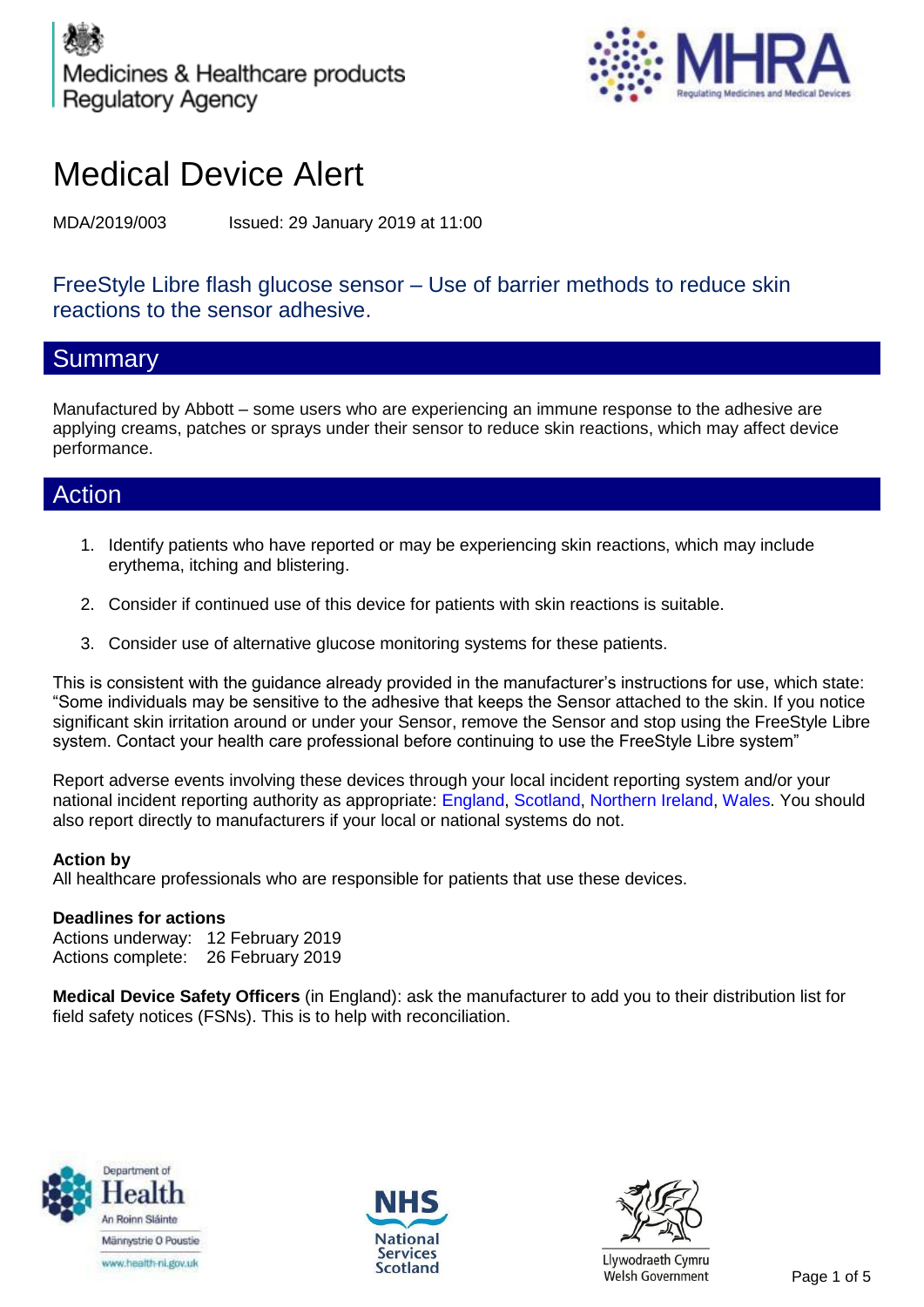## Problem / background

MHRA is aware that some users of the FreeStyle Libre flash glucose monitoring system are applying barrier creams, patches and sprays before attaching the sensor to reduce skin reactions. These barrier methods have not been tested by the manufacturer and may therefore affect the performance of the device.

The severity of the skin reaction can vary from person to person and for certain users this is a skin hypersensitivity reaction rather than an irritation reaction. For this type of reaction, once the person has become sensitised to the adhesive, every time the sensor is reapplied a skin reaction will occur. With each reapplication, the symptoms might appear more quickly and may worsen.

The manufacturer has confirmed that they have revised the formulation of the adhesive, which will be available to UK customers from April 2019.

**Please note** this problem may not be unique to the Abbott FreeStyle Libre sensor adhesive. The same actions should be taken if patients experience similar symptoms with a different brand of continuous glucose monitoring system.

## Manufacturer contacts

Abbott Diabetes Care UK Customer Services Complaints (82) Freepost RRBS-BLAA-SEHT Maidenhead SL6 4UD, UK

Phone: 0800 170 1177 Opening Times: 08:00 – 20:00, Monday to Friday (excluding bank holidays)

Email: [ADChelpuk@abbott.com](mailto:ADChelpuk@abbott.com)

## **Distribution**

If you are responsible for cascading these alerts in your organisation, these are our suggested distribution lists.

#### **Trusts (NHS boards in Scotland)**

CAS and NICAS liaison officers for onward distribution to all relevant staff including:

- All departments
- All staff
- All wards
- Ambulance services directors
- Ambulance staff
- Chief pharmacists
- Clinical governance leads
- Community children's nurses
- Community diabetes specialist nurses
- Community hospitals
- Community nurses
- Dermatologists
- Diabetes clinics/outpatients
- Diabetes nurse specialists
- Diabetes, directors of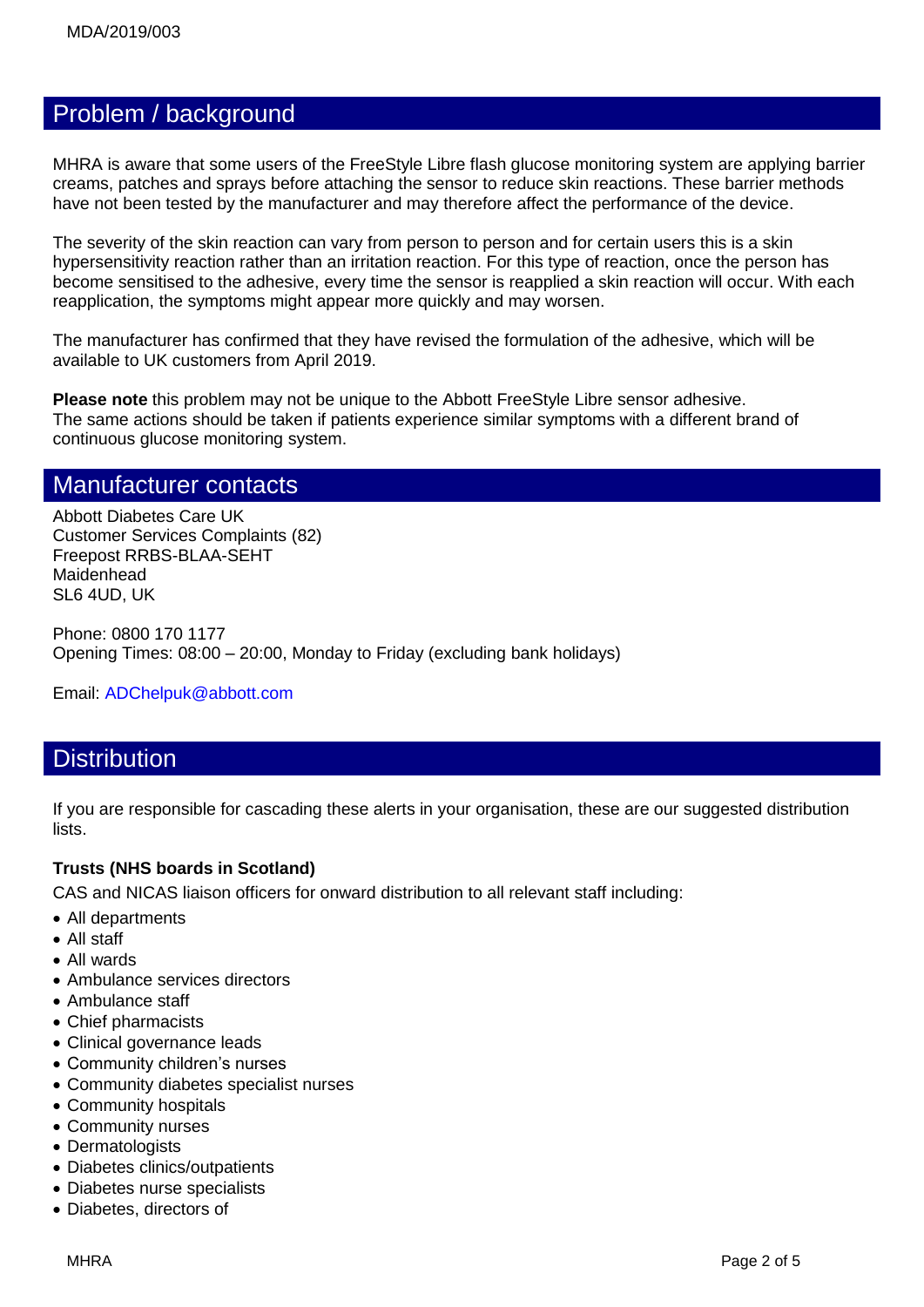- Dietetics departments
- Dieticians
- District nurses
- Endocrinology units
- Endocrinology, directors of
- Health visitors
- Hospital at home units
- Hospital pharmacies
- Hospital pharmacists
- Minor injury units
- Medical directors
- NHS walk-in centres
- Nursing executive directors
- Nutrition nurses
- Outpatient clinics
- Paediatric medicine, directors of
- Paediatric nurse specialists
- Paediatric wards
- Paediatricians
- Paediatrics departments
- Paramedics
- Pharmaceutical advisors
- Pharmacists
- Walk-in centres

#### **NHS England area teams**

CAS liaison officers for onward distribution to all relevant staff including:

- Community pharmacists
- General practitioners
- General practice nurses

#### **Social services**

- Care at home staff
- Care management team managers
- Community care staff
- Day centres (older people, learning disabilities, mental health, physical disabilities, respite care, autistic services)
- In-house domiciliary care providers (personal care services in the home)
- In-house residential care homes

## *Independent distribution*

#### **Establishments registered with the Care Quality Commission (CQC) (England only)**

- Adult placement
- Care homes providing nursing care (adults)
- Care homes providing personal care (adults)
- Clinics
- Domiciliary care providers
- Further education colleges registered as care homes
- Hospitals in the independent sector
- Independent treatment centres
- Nursing agencies
- Private medical practitioners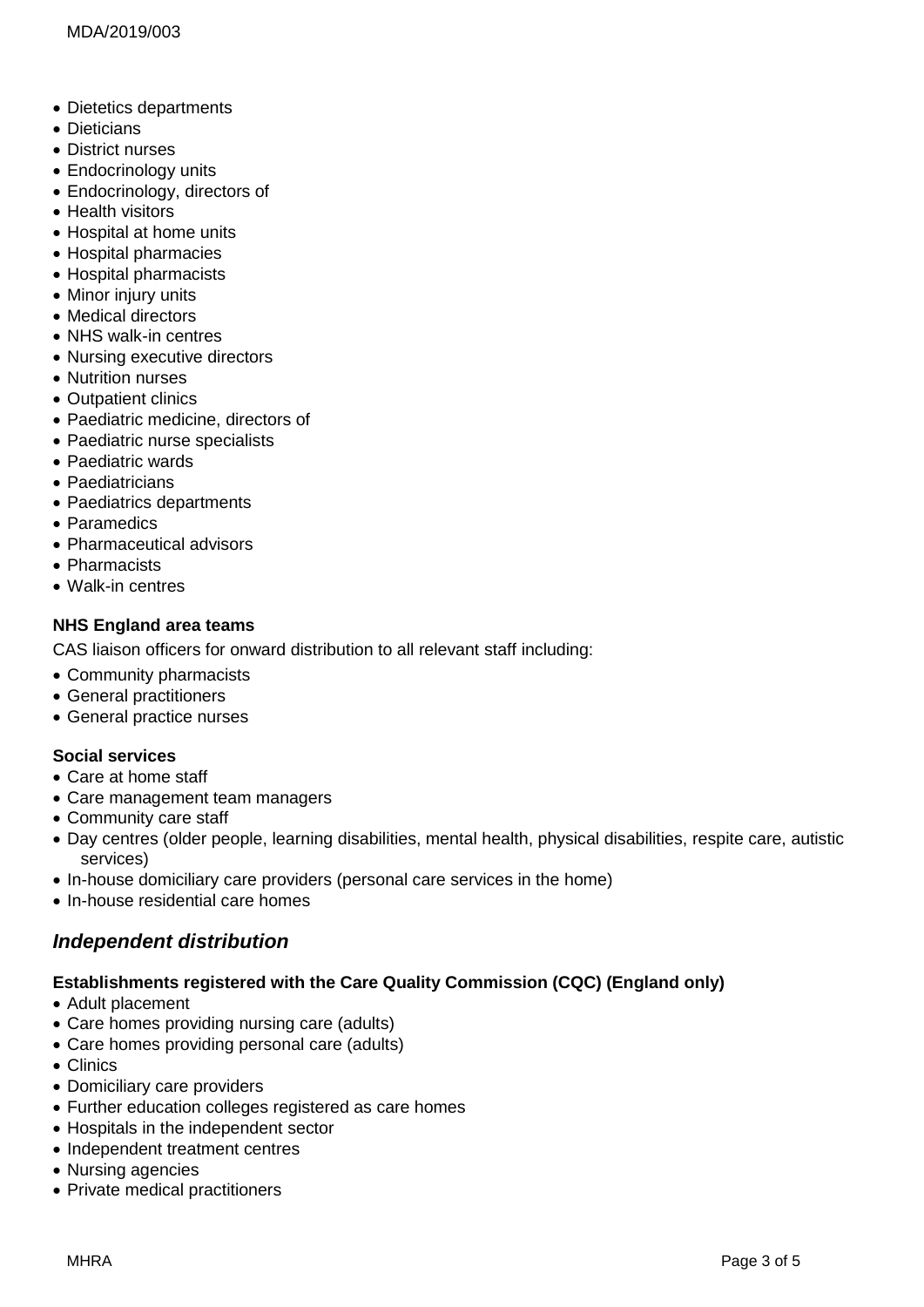### **Establishments registered with OFSTED**

- Children's services
- Educational establishments with beds for children
- Residential special schools

Please note: CQC and OFSTED do not distribute these alerts. Independent healthcare providers and social care providers can sign up to receive MDAs directly from the Central Alerting System (CAS) by sending an email to: [safetyalerts@mhra.gov.uk](mailto:safetyalerts@mhra.gov.uk) and requesting this facility.

## **Enquiries**

#### **England**

Send enquiries about this notice to MHRA, quoting reference number **MDA/2019/003** or **2018/003/006/433/003**.

#### **Technical aspects**

Emma Harris and Bina Mackenzie, MHRA Tel: 020 3080 6000

Email: [DSS-TM@mhra.gov.uk](mailto:DSS-TM@mhra.gov.uk)

**Clinical aspects** Devices Clinical Team, MHRA Tel: 020 3080 7274 Email: [dct@mhra.gov.uk](mailto:dct@mhra.gov.uk)

To report an adverse incident involving a medical device in England use the [Yellow Card reporting page](https://yellowcard.mhra.gov.uk/devices/?type=hcp)

#### **Northern Ireland**

Northern Ireland Adverse Incident Centre (NIAIC), CMO Group, Department of Health, Social Services and Public Safety Tel: 0208 9052 3868 Email: niaic@health-ni.gov.uk To report an adverse incident involving a medical device in Northern Ireland use the [forms on the](https://www.health-ni.gov.uk/articles/reporting-adverse-incident) website. Alerts in Northern Ireland are distributed via the [NICAS system.](https://applications.health-ni.gov.uk/NICAS/Public/Home.aspx)

#### **Scotland**

Incident Reporting and Investigation Centre (IRIC), Health Facilities Scotland, NHS National Services **Scotland** 

Tel: 0131 275 7575

Email: [nss.iric@nhs.net](mailto:nss.iric@nhs.net)

To report an adverse incident involving a medical device in Scotland, [email IRIC](mailto:nss.iric@nhs.net?subject=Reporting%20adverse%20incidents:%20webform%20registration%20request) to request a webform account.

For more information, or if you can't access the webform, visit the website: how to [report an adverse incident](http://www.hfs.scot.nhs.uk/services/incident-reporting-and-investigation-centre-iric-1/how-to-report-an-adverse-incident/)